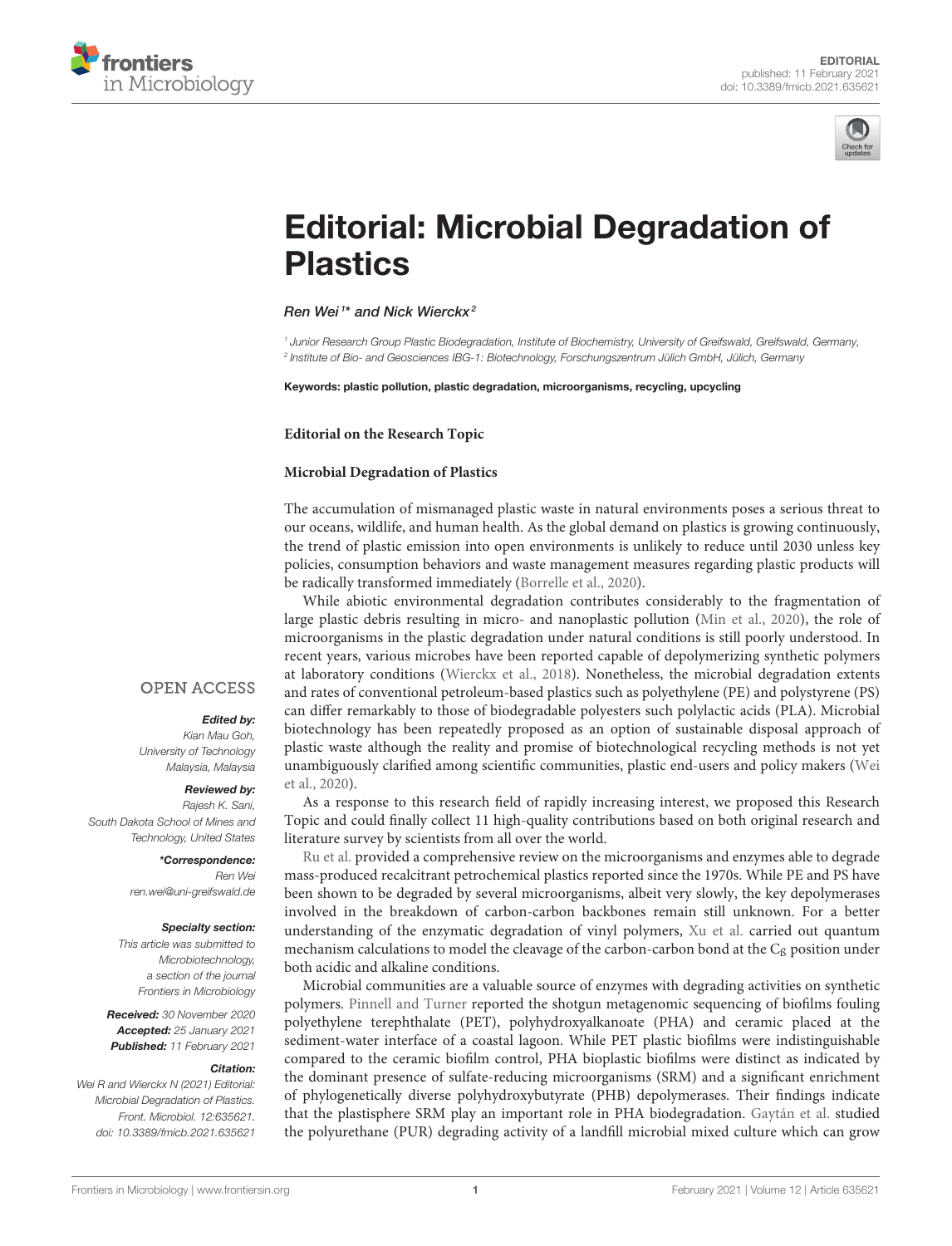on aqueous PUR dispersion as a sole carbon source. Physiochemical analyses suggested the cleavage of various functional groups in the polymers. Along with the metagenomic analysis, tentative microbial PUR degradation pathways were proposed. [Weinberger et al.](https://doi.org/10.3389/fmicb.2020.00554) cultivated a fungal library with aliphatic and aromatic polyesters, leading to the identification of new strains that produce polyester hydrolyzing enzymes. This method will enable exploring the available fungal diversity and thus broadening the spectrum of candidate enzymes for plastic recycling. The increasing commercial demand on bio-based and biodegradable plastics such as PLA requires also environment[friendly disposal methods using microorganisms \(Butbunchu](https://doi.org/10.3389/fmicb.2019.02834) and Pathom-Aree). By summarizing the findings about PLA degradation by Actinobacteria since 1997, Pseudonocardiaceae are identified as the most important family. Moreover, esterases and proteases found in various Actinobacteria capable of degrading PLA will hold the promise for future application in the bioplastic waste management.

Many studies have focused on the enzymatic degradation of PET during the last decade [\(Wei and Zimmermann,](#page-2-2) [2017\)](#page-2-2). [Bollinger et al.](https://doi.org/10.3389/fmicb.2020.00114) reported the high-resolution structural elucidation and functional characterization of a novel PET hydrolyzing enzyme (PE-H) identified in the genome of the marine bacterium Pseudomonas aestusnigri. PE-H was shown to degrade amorphous PET at 30◦C. By structural modeling and mutagenesis study, a Y250S variant was constructed to exhibit increased PET hydrolytic activity as a result of the rearrangement of the active site conformation, thereby providing new knowledge on the structural features required for efficient polyester degradation. Based on previous reports regarding the PET polymer chain mobility associated with enzymatic degradation [\(Wei et al., 2019a](#page-2-3)[,b\)](#page-2-4), [Falkenstein et al.](https://doi.org/10.3389/fmicb.2020.00689) could evaluate the feasibility of UV radiation as a potential pretreatment method to stimulate the subsequent biocatalytic depolymerization of PET. Although UV treatment has caused significant chain scissions at the surface layer of amorphous PET films, the resulting increased surface crystallinity drastically impaired the efficiency of enzymatic degradation.

As engineered whole-cell catalysts have been recently considered with great potential for plastic degradation (Yan et al., [2020\)](#page-2-5), the microbial metabolism of plastic monomers and additives will become a research focus both in the contexts of environmental degradation of plastic pollution and of biotechnological plastic upcycling, i.e., utilization of plastic

## **REFERENCES**

- <span id="page-1-0"></span>Borrelle, S. B., Ringma, J., Law, K. L., Monnahan, C. C., Lebreton, L., Mcgivern, A., et al. (2020). Predicted growth in plastic waste exceeds efforts to mitigate plastic pollution. Science 369, 1515–1518. doi: [10.1126/science.aba3656](https://doi.org/10.1126/science.aba3656)
- <span id="page-1-3"></span>Franden, M. A., Jayakody, L. N., Li, W.-J., Wagner, N. J., Cleveland, N. S., Michener, W. E., et al. (2018). Engineering Pseudomonas putida KT2440 for efficient ethylene glycol utilization. Metab. Eng. 48, 197–207. doi: [10.1016/j.ymben.2018.06.003](https://doi.org/10.1016/j.ymben.2018.06.003)
- <span id="page-1-4"></span>Li, W.-J., Jayakody, L. N., Franden, M. A., Wehrmann, M., Daun, T., Hauer, B., et al. (2019). Laboratory evolution reveals the metabolic and regulatory

hydrolysates as feedstocks for microbial production of chemicals [with high value \(Wierckx et al., 2015; Salvador et al., 2019;](https://doi.org/10.3389/fmicb.2020.00442) Ru et al.). [Carstens et al.](https://doi.org/10.3389/fmicb.2020.00317) characterized the biotransformation of phthalate esters, ubiquitously used as plasticizers, by marine, freshwater, and terrestrial fungi. This study indicated an important role of fungi in the environmental biodegradation of complex plastic-derived molecules. [Cárdenas Espinosa et al.](https://doi.org/10.3389/fmicb.2020.00404) isolated Pseudomonmas sp. TDA1 which was able to grow on an oligomeric PUR diol solution, as well as on the PUR-derived 2,4-diaminotoluene. [Li et al.](https://doi.org/10.3389/fmicb.2020.00382) took a laboratory evolution and reverse engineering approach to enable efficient metabolism of 1,4-butanediol by P. putida KT2440, and to characterize the underlying pathways and their regulation. This work builds upon the previous engineering [\(Franden et al., 2018\)](#page-1-3) and evolution (Li et al., [2019\)](#page-1-4) of P. putida KT2440 on ethylene glycol. One third of the original research papers are focused on Pseudomonads, [including two on monomer metabolism \(Cárdenas Espinosa et](https://doi.org/10.3389/fmicb.2020.00404) al.; [Li et al.\)](https://doi.org/10.3389/fmicb.2020.00382) and one as a source of plastic-degrading enzymes [\(Bollinger et al.\)](https://doi.org/10.3389/fmicb.2020.00114). This is not surprising given the conspicuous potential of this organism in this field of research [\(Wierckx et al.,](#page-2-6) [2015;](#page-2-6) [Wilkes and Aristilde, 2017;](#page-2-7) [Schwanemann et al., 2020;](#page-1-5) Ru [et al.\), especially concerning plastics upcycling \(Tiso et al., 2020\).](https://doi.org/10.3389/fmicb.2020.00442)

In summary, this Research Topic collects 11 scientific contributions which consolidate and expand our knowledge on the recent advances in this very active research field. We sincerely hope that more scientists will be inspired and encouraged by our Research Topic to make their own contributions to tackle the global challenge caused by plastic pollution.

## AUTHOR CONTRIBUTIONS

All authors contributed to writing and approval of this editorial.

## ACKNOWLEDGMENTS

The authors acknowledge the financial support provided by the MIX-UP project which has received funding from the European Union's Horizon 2020 research and innovation programme under Grant Agreement No. 870294. NW further acknowledges funding from the Bio Based Industries Joint Undertaking under the European Union's Horizon 2020 research and innovation programme under Grant Agreement No. 887711 for the project Glaukos.

basis of ethylene glycol metabolism by Pseudomonas putida KT2440. Environ. Microbiol. 21, 3669–3682. doi: [10.1111/1462-2920.14703](https://doi.org/10.1111/1462-2920.14703)

- <span id="page-1-1"></span>Min, K., Cuiffi, J. D., and Mathers, R. T. (2020). Ranking environmental degradation trends of plastic marine debris based on physical properties and molecular structure. Nat. Commun. 11:727. doi: [10.1038/s41467-020-14538-z](https://doi.org/10.1038/s41467-020-14538-z)
- <span id="page-1-2"></span>Salvador, M., Abdulmutalib, U., Gonzalez, J., Kim, J., Smith, A. A., Faulon, J.-L., et al. (2019). Microbial genes for a circular and sustainable bio-PET economy. Genes 10:373. doi: [10.3390/genes10050373](https://doi.org/10.3390/genes10050373)
- <span id="page-1-5"></span>Schwanemann, T., Otto, M., Wierckx, N., and Wynands, B. (2020). Pseudomonas as versatile aromatics cell factory. Biotechnol. J. 15:1900569. doi: [10.1002/biot.201900569](https://doi.org/10.1002/biot.201900569)